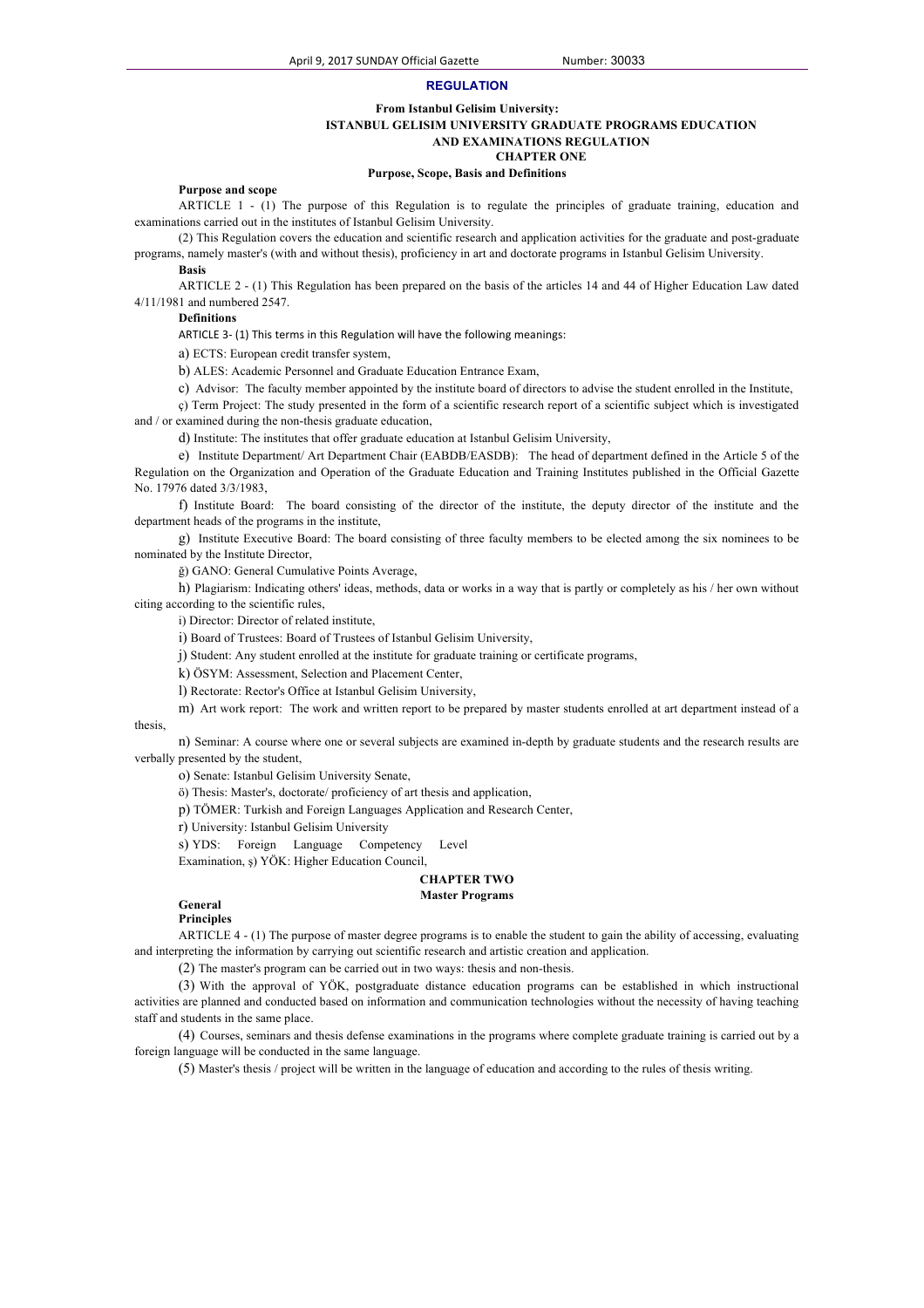### **Application and admission**

ARTICLE 5 - (1) Candidates who are able to graduate from an undergraduate program may apply to graduate programs. In order to apply for a master's program, candidates must have a Bachelor's degree and an ALES score (minimum 55) to be determined by the Senate. The scores of the examinations equivalent to ALES announced by YÖK are also accepted.

(2) ALES score is not required for admission to the departments of fine arts faculties and conservatory. These candidates may be subjected to a talent examination according to the programs they apply.

(3) Regarding the admissions of students to non-thesis master's programs; a ranking will be made within the scope of criteria determined by institute executive board upon the condition that 50 % of the total will be ALES score or the talent examination result in the departments and art programs of fine arts faculties and conservatories at institutes.

(4) Regarding the master's programs with thesis in Turkish, Senate may decide for a foreign language examination admission upon the proposal of institute board.

(5) The foreign language qualification requirements for master's programs in foreign language should be minimum 70 in the language of instruction.

(6) ALES scores are not required for admission to non-thesis master's programs; however, Senate may request for an ALES result upon the proposal of institute board.

### **Master's Program with Thesis**

ARTICLE 6 - (1) Master's program with thesis consists of minimum seven courses, one seminar course and a thesis study, and the total should not be less than twenty-one credits. The seminar course and thesis study are non-credit and evaluated as successful or unsuccessful. Master's program with thesis consists of minimum 120 ECTS credits, including minimum eight courses and thesis study and seminar course, and this should be no less than 60 ECTS credits in an academic term.

(2) The student must register for the thesis period latest by each semester following the appointment of the advisor.

(3) A maximum of two of the courses to be taken by the student may be selected from the undergraduate courses provided that they have not been taken during their undergraduate education. In addition, with the recommendation of the head of the institute department and with the approval of the institute board, no more than two courses can be selected from the courses offered in other higher education institutions.

(4) After completing the course, seminar and application studies, students who have carry out a master's degree in art should prepare a thesis study or a work of art and report for work of art.

### **Term**

ARTICLE 7 - (1) The duration of the Master's program with thesis is four semesters starting from the term when the courses begin for the registered period and regardless of the fact whether the student registers for each semester or not and with the exception of the period in scientific preparation. Master's program will be completed in six semesters maximum.

(2) At the end of four semesters, the students who cannot successfully complete the credit courses and seminar courses included in the teaching plan or fail to fulfill the conditions / criteria of the University. who fail in the thesis study or do not attend the thesis defense within the maximum terms permitted will be dismissed from the University.

(3) Students whose thesis proposal is accepted until the end of the "course-add-drop period" stated in the second semester academic calendar and whose CGPA is minimum 3.00/4.00 at the end of first semester may complete his/her master's thesis study at the end of third semester.

### **Appointment of a thesis advisor**

ARTICLE 8 - (1) In the master's program with thesis, the head of the department / art program of the institute is obliged to inform the directorate of institute about the advisor for each student latest by the end of the first semester. The the head of the department / art program will propose the thesis subject determined by student and his/her advisor to the institute latest by the end of second semester. Thesis advisor and thesis subject are finalized with the approval of the institute board.

(2) In cases when there is no academic personnel at the University with the required qualifications and in cases of obligation; an academic personnel from another higher education institution may be elected by the executive board of institute.

(3) In cases where thesis requires a second advisor, the second advisor may be appointed by the decision of the related institute board. The second thesis advisor may also be a person who has a doctorate / proficiency in art degree and who is not employed at any University.

(4) The advisor can be changed as a result of the decision of the institute board with the request of the advisor for any reason or with the request of the student and the approval of the advisor. Any advisor change does not change the student's maximum study period.

(5) If the advisor is appointed to another higher education institution, or in cases where the advisor is replaced or retired, that person can continue to be the advisor of the student until the completion of the process with the decision of the institute board. Any advisor change does not change the student's maximum study period.

#### **The conclusion of the master's thesis**

ARTICLE 9 - (1) A student who is enrolled in a master's program with thesis will write his/her thesis in accordance with thesis writing rules of the related institute and defend the thesis before a jury.

(2) After completing the thesis, the student submits the approval form obtained from the advisor to the institute for the thesis defense examination.

(3) The institute will obtain the plagiarism software program report and send it to the advisor. Based on the approval form and plagiarism report, the thesis jury will be appointed with the recommendation of the related department and the approval of the board of directors of the institute.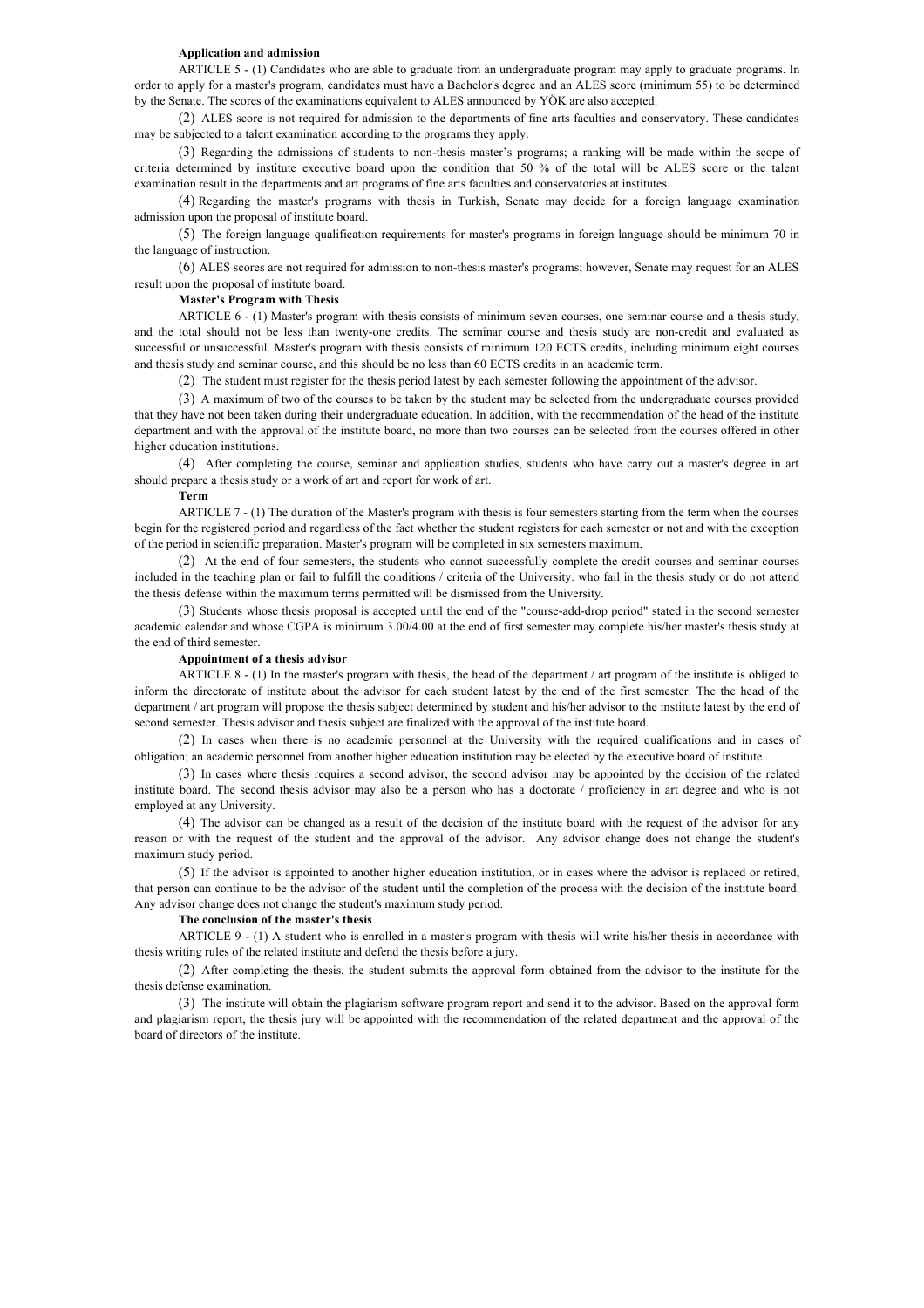(4) Master thesis defense jury will be appointed by the approval of the board of directors of the institute upon the proposal of thesis advisor and the department/ art program chair. The jury consists of three or five faculty members, one of whom is the student's thesis advisor and at least one member should be from outside the University. If the jury consists of three persons, the second thesis advisor cannot be a jury member.

(5) The institute will submit the plagiarism report about the thesis to the jury members. In case of detecting a plagiarism in the data of the report, the thesis and the justification will be sent to the board of the institute for a decision.

(6) The student for whom a thesis jury is appointed will submit his/her thesis in the number of jury members and a CD where he/she recorded the thesis to the institute directorate.

(7) The jury members shall meet latest within one month from the date of the submission of the thesis for the defense. The member(s) who cannot participate in the jury due to valid excuses shall inform the institute director in writing latest within a week after the receipt of thesis.

(8) Thesis defense can be conducted minimum 10 days after the delivery date of thesis to jury members. The date and time of the thesis defense will be determined by the coordination of the thesis advisor and notified to the institute one week in advance. The institute will declare the information about the thesis defense.

(9) The jury members will convene at the date announced in the coordination of thesis advisor and student will defend his/her thesis. Thesis defense is carried out in an open environment for the participation of the lecturers, graduate students and experts of the field. The examination consists of the defense of the thesis study and the following questions and answers. The duration of thesis defense is at least 45 minutes.

(10) After the completion of the thesis defense, the jury makes a decision by a simple majority about the acceptance, rejection or correction of the thesis. This decision will be notified to the related institute in three days following the thesis defense by the head of the department/ art program.

(11) The student whose thesis is rejected and failed will be dismissed from the University.

(12) The student for whose thesis a decision of correction will defend the corrected thesis within three months and before the same jury. Students who do not attend the defense of the thesis without a valid excuse or those students who fail in their thesis as a result of defense will be dismissed from the University.

(13) In case the student whose thesis has been rejected has demanded and if a similar non-thesis master's program, which will be deemed appropriate by the board of directors, is carried out within the institute; the student will receive a non-thesis masters diploma provided that he/she has fulfilled the requirements of non-thesis master's program.

### **Diploma**

ARTICLE 10 - (1) Upon the condition of being successful in thesis defense and meeting the requirements for graduation as determined by the Senate; the student who has submitted at least three copies of the master's thesis as bind book, three copies of the thesis dissemination authorization form and one electronic copy in CD (in Word and PDF formats, recorded with the thesis reference number and title as stated in authorization form) within a month following the date of entry to thesis defense will receive a master's program with thesis diploma. Executive Board of the Institute may extend the submission deadline for a maximum of one month upon request.

(2) The student who does not fulfill these conditions cannot get his / her diploma until he / she meets the conditions and cannot benefit from the student rights and will be dismissed if the maximum period expires.

(3) Students enrolled in a master's program with a thesis may be asked to complete a scientific / artistic study (project / product / work, etc.) in their respective fields until they have completed their studies.

(4) On the master's degree with thesis, the name of the program in which the student is registered is the name approved by YÖK. The date of graduation is the date on which the thesis is signed by the jury commission.

(5) Within three months of the submission of the thesis, a copy of the Master's thesis will be sent to the Council of Higher Education by the institute in order to be submitted to the service of scientific research and activities in electronic environment.

#### **Non-Thesis Master's Program**

ARTICLE 11 - (1) Non-thesis master's program consists of a total of thirty credits and a term project course with a minimum of ten courses and 60 ECTS. The maximum number of courses for non-regular students is determined by the approval of the department head/art program head in institute and the institute board of directors.

(2) The student is required to register for the term project course in the semester in which the term project is received and to submit a written project and / or report at the end of the semester. The term project course is non-credit and it is evaluated as successful or unsuccessful.

(3) A maximum of three of the courses that the student will take can be selected from undergraduate courses, provided that they have not been taken during their undergraduate studies.

(4) At the end of the non-thesis master's program, a qualification exam / application may be required with the proposal of the head of the related department and the decision of institute board.

#### **Term**

ARTICLE 12 - (1) The period of completion of a non-thesis master's program is at least two semesters and a maximum of three semesters regardless of whether or not it has been registered for each semester starting from the period in which the courses related to the program are registered except for the time spent in the scientific preparation. Students who fail or cannot complete the program at the end of this period will be dismissed from the University.

#### **Appointment of advisor**

ARTICLE 13 - (1) In a non-thesis master's program, the department head/ art program head in the institute will determined a lecturer with a Ph.D. in order to act as advisor for the selection of courses and to carry out the term project latest until the end of first semester.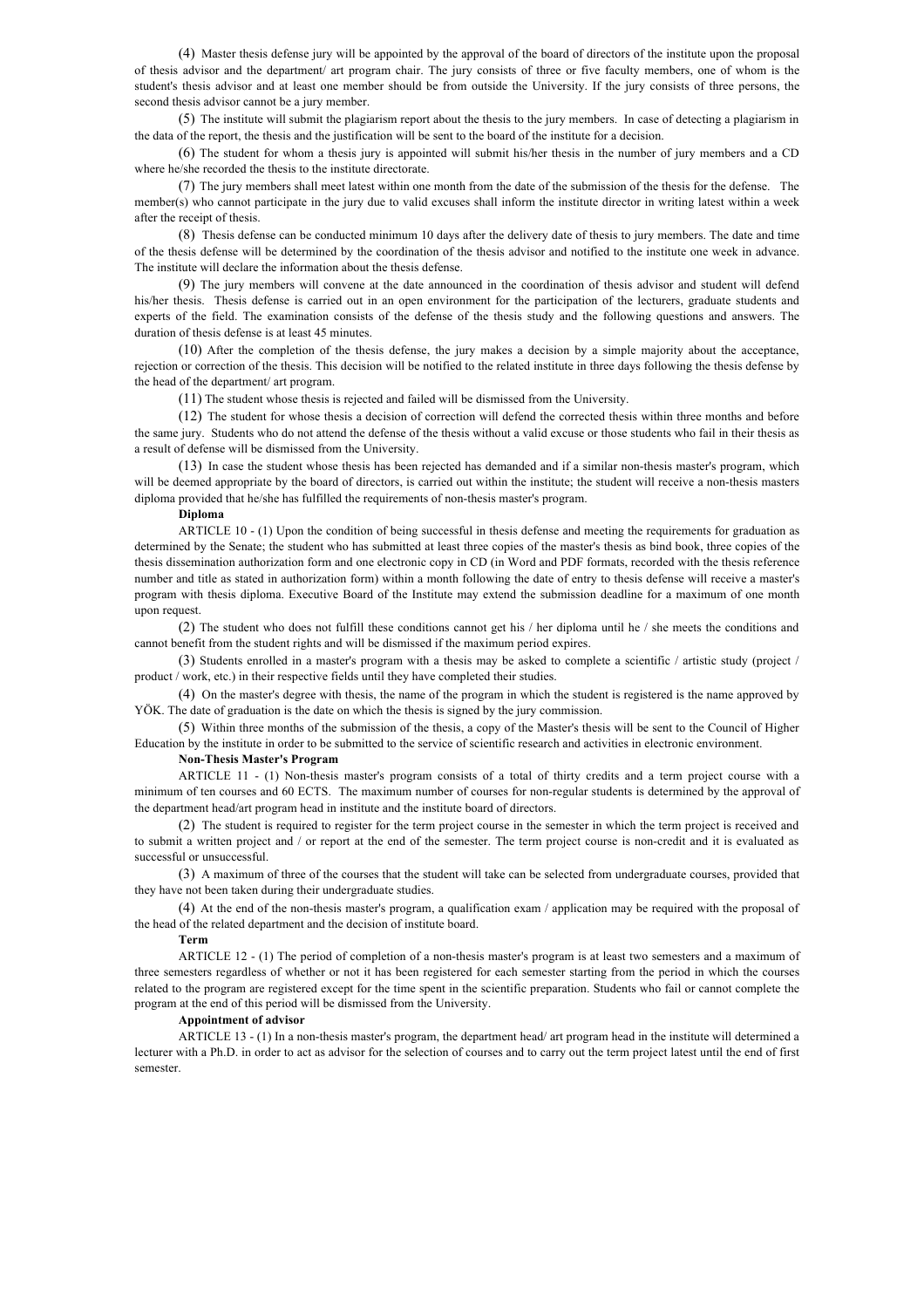(2) The advisor will be selected from among the faculty members in the related department / art program and in cases where there are no or insufficient lecturers in this field, any lecturers from a closer field of study or other lecturers with a Ph.D. in the same department/ art program.

(3) Advisors may be changed upon the request of advisor for any reason, approval of department/ art program and the decision of institute executive board. Any advisor change does not change the student's maximum study period.

(4) If the advisor is appointed to another higher education institution, or in cases where the advisor is replaced or retired, that person can continue to be the advisor of the student until the completion of the process with the decision of the institute board. Any advisor change does not change the student's maximum study period.

### **Diploma**

ARTICLE 14 - (1) Students who successfully complete the credit courses and the term project will be awarded with a nonthesis master's diploma.

(2) The student who completes the term project will submit one semester project and / or report and one copy of the CD to the Institute (Pdf and Word format) together with the approval form obtained from the advisor.

(3) Non-thesis master's diploma contains the name of the program in the department of the institute / master in which the student is registered as approved by YOK.

### **Terms of transfer between master programs**

ARTICLE 15 - (1) Approval of the head of the relevant department and the decision of the institute board of directors is needed in order to transfer between the master program with thesis and non-thesis master program of the same institute.

(2) The term spent by the transferring student in the first program is counted as the duration for the program.

(3) In the transfer between master's programs, the courses taken in the previous program may be considered as the replacement of the courses in the new program with the approval of the head of the related department and the decision of the institute board of directors.

(4) Regarding the transfers between thesis programs, the ranking will be made according to the criteria set by the related institute board of directors.

# **CHAPTER THREE Doctoral Program**

# **General**

**Principles**

ARTICLE 16 - (1) Doctoral programs are opened by the proposal of the head of the department, the proposal of the institute board, the decision of the Senate and the permission of YÖK. These programs can also be organized in the form of national and international combined and joint graduate programs.

(2) The doctoral program provides the student with the necessary skills to conduct independent research, to analyze scientific problems, to analyze the data with a broad and in-depth perspective and to analyze and reach new synthesis.

(3) In institutes, education is provided in the languages permitted by YÖK.

(4) Doctoral program consists of a total of twenty-one credits for students who are accepted with a master's degree with a thesis and a minimum of 240 ECTS including a minimum of seven courses, a seminar, a qualification exam, a thesis proposal and a thesis. The program consists of a minimum of forty-two credits, 14 courses, a seminar, a qualification exam, a thesis proposal and a thesis for the students accepted with an undergraduate degree.

(5) The courses, seminars, qualification exams and thesis defense examinations are carried out through using same foreign language in the programs where the graduate education is done in a foreign language.

(6) The PhD thesis will be written in the language of instruction and in accordance with the thesis writing rules.

(7) With the recommendation of the head of department/ art program and the approval of the institute board of directors, a maximum of two courses can be chosen from the courses given in other higher education institutions for the students who are accepted with the master's degree and up to four courses for the students admitted with a bachelor's degree.

(8) PhD students may take undergraduate and / or graduate courses upon the recommendation of the advisor. These courses are not considered as the doctoral course load and credit.

(9) Doctoral programs cannot have evening education.

(10) The thesis to be prepared at the end of the doctoral study should be innovative for science, develop a new scientific method, and apply at least one of the qualities of applying a known method to a new field.

# **Application and admission**

ARTICLE 17- (1) In order to apply for a doctoral program;

a) Candidates must have a bachelor's degree, a non-thesis or thesis master's degree diploma registered or graduated before 62/2013, an undergraduate diploma with minimum ten semesters except for dentistry, veterinary, pharmacy faculties and preparatory classes, an authorization of expertise obtained in a laboratory branch according to the fundamentals arranged by the Ministry of Health and the ALES score to be determined by Senate upon the condition of a minimum of 55 points in the score type of program applied in ALES or any other equivalent scores accepted and announced by YÖK.

b) Those who apply to the doctorate program with a bachelor's degree must have a minimum of 3 over 4 regarding their undergraduate graduation averages, and they must have at least 80 points in the score type of the program applied to ALES or equivalent scores from one of the equivalent examinations announced by YÖK.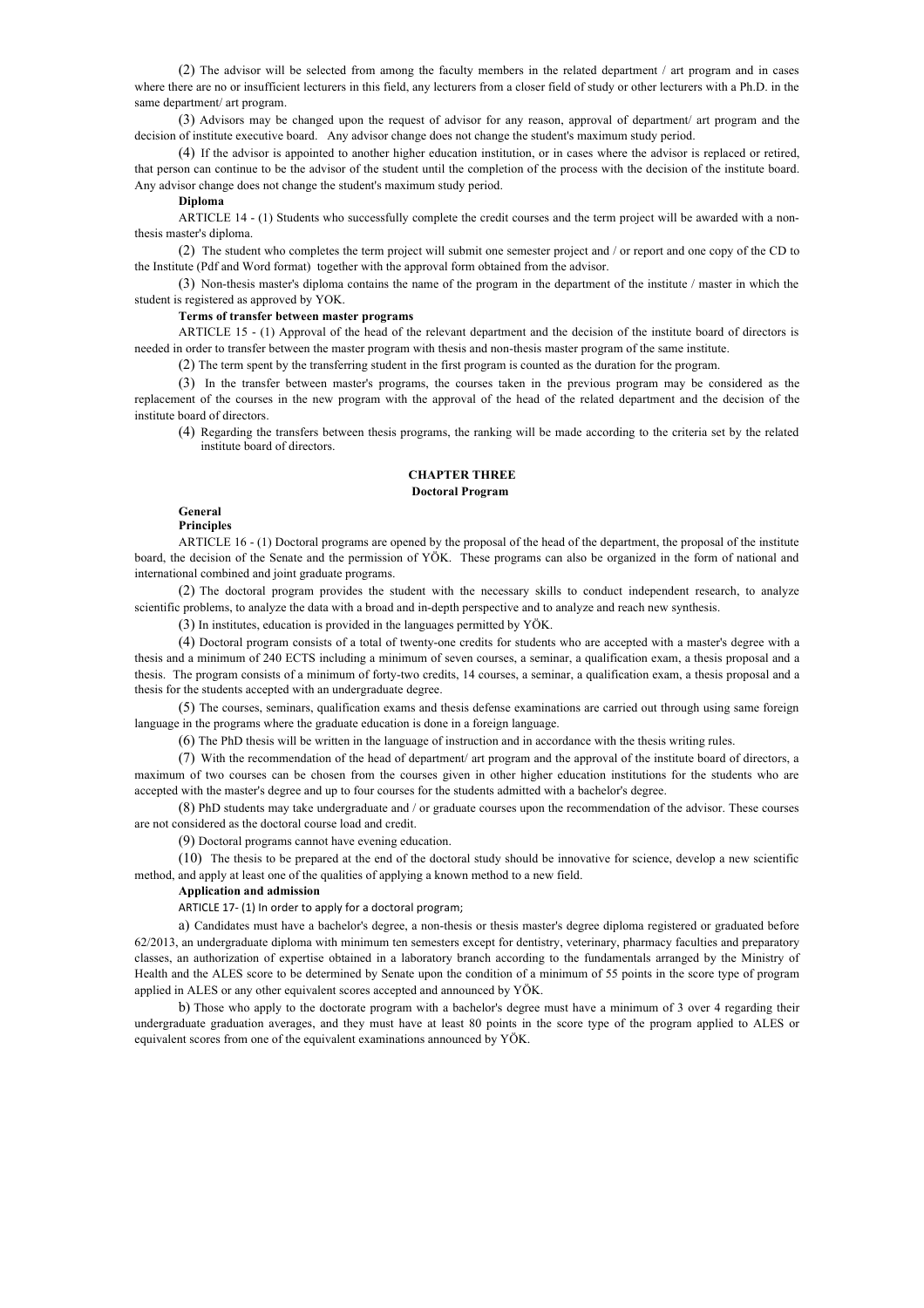c) In the admissions to the PhD program, it is compulsory to score at least 55 points from any language except for their native ones in international foreign language examinations which are accepted as equivalent by the OSYM and by the central foreign language examinations accepted by the YÖK, or an equivalent score from the international foreign language examinations which are accepted as equivalent by the ÖSYM. These scores can be increased by the institute board proposal and decision of Senate.

ç) In Turkish doctoral programs, students with their native language as English, German, French, Italian, Spanish, Russian, Arabic, Chinese, Japanese or Persian may not be required to submit a foreign language score.

d) Regarding admissions to doctoral programs; the ranking will be made in accordance with the criteria set by Institute Board upon the condition that at least 50 % of ALES score or the talent examination in cases of art programs is calculated.

(2) Graduates with ten semesters of undergraduate education, except for preparatory classes, are considered to have a master's degree.

(3) ALES score is not required for admission to the departments of fine arts faculties and conservatory. However, ALES score may be requested by the proposal of the institute board and the decision of the Senate. Base points are determined by the institute board if ALES score is required.

(4) In doctoral programs carried out through a foreign language, a foreign language qualification requirement of not less than 75 points is required.

# **Term**

ARTICLE 18 - (1) The Doctorate program is eight semesters for those who are admitted with a master's degree and the maximum completion period is twelve semesters; and ten semesters for those who are admitted with an undergraduate degree and he maximum completion period is fourteen semesters, except for the scientific preparation term and by starting in the academic term when the courses for registered program begin and without considering the fact whether the student had registered or not for each academic term.

(2) The maximum period for successfully completing the required credit courses for the doctoral program is four semesters for those who are accepted with a master's degree with thesis and six semesters for those who are accepted with a bachelor's degree. During this period, students who fail to successfully complete their credit courses and fail to achieve a general grade point average will be dismissed from the institute.

(3) Students who have successfully completed their credit courses, who are successful in the qualifying examination and whose thesis proposal is accepted, but cannot complete the thesis within twelve or fourteen semesters specified in the first paragraph, will be dismissed.

(4) Students who have applied to the doctoral program with a bachelor's degree and who do not complete their thesis and / or their credit courses within the maximum period and who have not succeeded in the thesis but have fulfilled the requirements such as credit load, project and similar conditions, then they will obtain a non-thesis master's diploma upon request.

### **Appointment of a thesis advisor**

ARTICLE 19 - (1) The department head/ art program chair at the Institute will propose a thesis advisor among the academic staff within the university for each student along with the title and subject of thesis to be determined by advisor and student. Thesis advisor and thesis proposal will be finalized with the decision of the institute board.

(2) Except for the fields of dentistry, pharmacy, medicine and veterinary faculties' departments, thesis advisor will be selected among those academic staff who had advised minimum a master's thesis with success. The faculty member from another higher education institution who has the same qualifications can be selected as a advisor in the absence of a faculty member having such qualifications. The thesis advisor must be appointed latest by the end of the second semester.

(3) The second thesis supervisor to be appointed in cases where the quality of the thesis requires more than one thesis advisor, may be from people who have a degree of doctorate / qualification in arts outside the university staff.

(4) The advisor change can be made with the approval of the thesis supervisor for any reason, the approval of the head of the department and the decision of the institute board. Any advisor change does not change the student's maximum study period.

(5) If the advisor is appointed to another higher education institution, or in cases where the advisor is replaced or retired, that person can continue to be the advisor of the student until the completion of the process with the decision of the institute board. Any advisor change does not change the student's maximum study period.

#### **Doctoral Qualifying committee and jury**

ARTICLE 20 - (1) Qualification examinations are arranged and conducted by a doctoral qualification committee consisting of five individuals, recommended by the department head/ art program chair in the institute and approved by the board of directors of the institute.

(2) The Committee will form examination juries in order to prepare, implement and evaluate examinations in different fields. The examination jury consists of five faculty members, at least two of whom are from outside the university. The board will decide whether the advisor has a right to vote or not. In cases where the advisor has no voting right, the jury consists of six faculty members.

#### **Qualification Examination**

ARTICLE 21 - (1) The qualification exam is to measure whether the student who has completed his / her courses and seminar has a depth of scientific research related to the basic subjects and concepts in the field and doctoral study.

(2) Students who successfully complete their courses and seminar courses are eligible to take the qualifying examination at the end of the next semester. The student who is accepted with a master's degree must take the qualification examination latest until the end of the seventh semester.

(3) Qualification examinations are carried out in an open environment for the participation of the lecturers, graduate students and experts of the field.

(4) Qualification examinations are held twice a year in December-June for each department / art program. A student will be able to take the qualification examination at most twice a year.

(5) The qualification exam is carried out in two parts, written and verbal. Verbal and written examinations cannot be less than 60 minutes.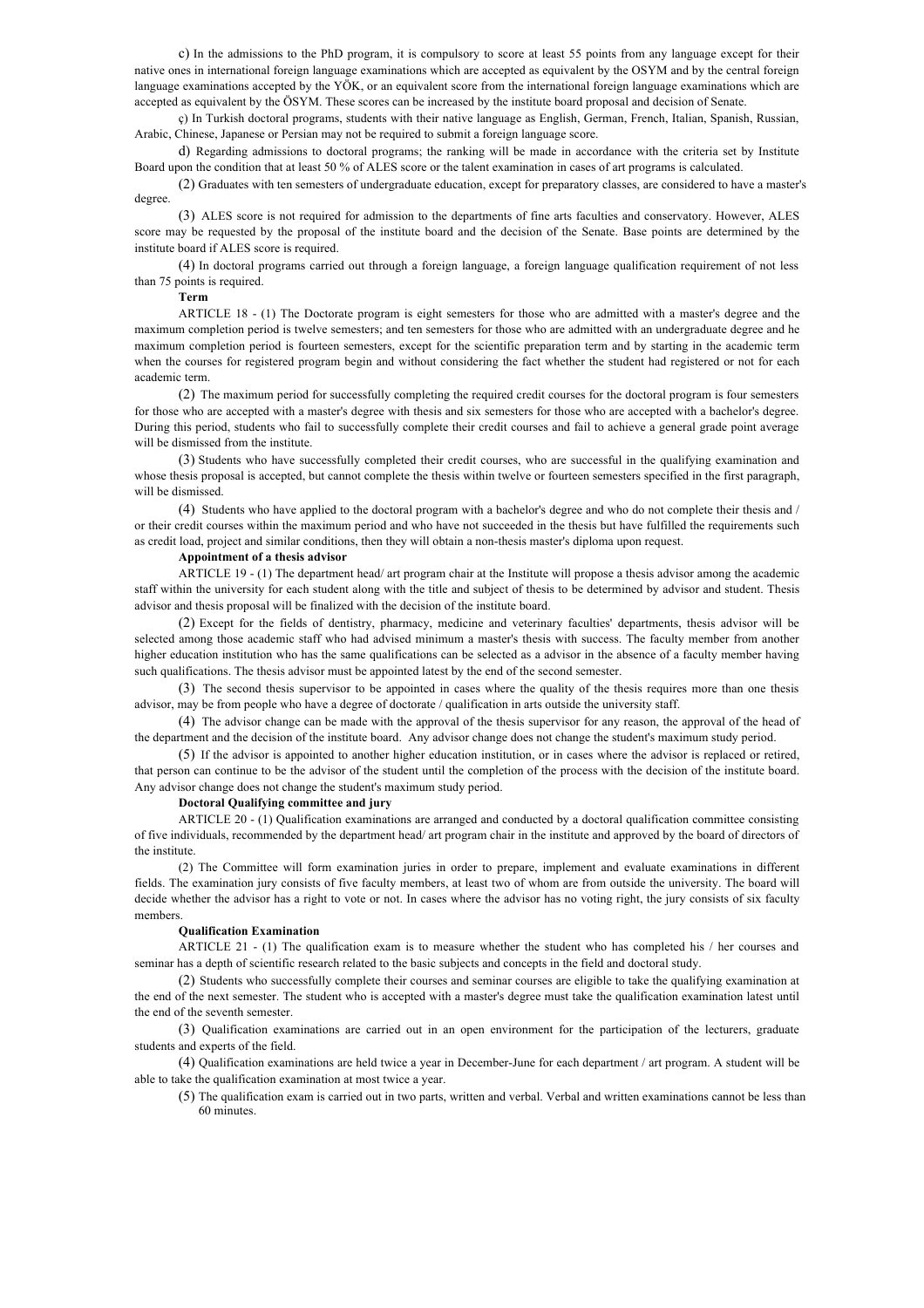(6) Students who pass the written examination will take an oral examination within three days following the written examination.

(7) n order for the student to pass the qualification examination, he / she should receive a minimum 75 out of 100 from the written stage of the examination and he / she should be successful in the oral examination.

(8) As a result of the qualification exam, the department head/ art program chair will inform the institute within three days following the qualification examination.

(9) Students who fail in the qualification examination will be able to take the examination for the section(s) they fail at in the next semester. Students who fail this examination will be dismissed from the doctoral program.

(10) The qualification examination jury may request a student who succeeds in the qualification examination to take extra course(s), provided that they do not exceed one third of the total credit amount, even if they have completed the course load. The student has to succeed in the courses to be determined by the decision of the related institute board.

(11) A student who has been admitted to the Doctoral program with a bachelor's degree and has successfully completed at least seven courses can be admitted to the master's program with or without thesis. In this case, the courses taken will be considered as the replacement of the courses in the graduate program with the decision of the institute board. The student has to fulfill the requirements related to the thesis / non-thesis master programs specified in this Regulation.

### **Thesis Monitoring Committee**

ARTICLE 22 - (1) For the student who is successful in the qualification examination, a thesis monitoring committee will be formed within a month with the recommendation of the head of the related department and the approval of the institute board.

(2) The thesis monitoring committee consists of three faculty members. In the committee, there is the thesis advisor, and also one member from institute department / art program. In case a second thesis advisor is appointed, the second thesis advisor may attend the committee meetings.

(3) After the formation of the thesis monitoring committee, the members can be changed with the proposal of the head of the department / art program and the approval of the institute board.

# **Thesis proposal defense**

ARTICLE 23 - (1) The student who successfully completes the Doctoral qualification examination will defend his / her thesis proposal in a verbal examination covering the purpose, method and study plan of the research to be carried out within 6 months before the thesis monitoring committee. The student will submit a written report about the thesis proposal to the members of the thesis monitoring committee at least fifteen days before the verbal defense.

(2) The thesis monitoring committee will decide with the simple majority the acceptance, correction or rejection of the thesis proposal submitted by the student. One month will be given for the correction. At the end of this period, the decision made by simple majority in the direction of acceptance or rejection shall be notified to the institute within three days following the end of the process by department head/ art program chair.

(3) The student whose thesis proposal is rejected has the right to choose a new advisor and / or thesis topic. In this case, a new thesis monitoring committee may be appointed. The student who wants to continue with the same advisor will redo the thesis proposal defense within three months, and the student who changes the advisor and the thesis subject ill redo the thesis proposal defense within six months. Students whose thesis proposal is rejected again will be dismissed from the University.

### **Thesis Monitoring Committee report**

ARTICLE 24 - (1) Minimum three thesis monitoring committee reports should be submitted for the conclusion of student's thesis.

(2) Regarding the student whose thesis proposal is accepted, the thesis monitoring committee will meet minimum two times a year, one between January-June and one between July-December.

The student will submit a written report to the committee members at least one month before the meeting date. This report will outline the work conducted so far and the work plan to be made in the next period.

(3) The student's thesis study will be evaluated as successful or unsuccessful by the committee. The decision of the Committee shall be notified to the Institute within three days following the end of the process by the advisor.

(4) Students who fail two times consecutively or three times in total will be dismissed from the University.

(5) Any student who does not attend the thesis defense within the time period mentioned in first paragraph without any valid reason will be considered as unsuccessful and his/her thesis proposal will be rejected.

# **Conclusion of doctoral thesis**

ARTICLE 25 - (1) A student who is enrolled in a doctoral program will write his/her thesis in accordance with thesis writing rules of the related institute and defend the thesis before a jury.

(2) Doctoral thesis defense jury will be appointed by the approval of the board of the institute upon the proposal of thesis advisor and the department/ art program chair. The Jury consists of five academic personnel with three of them faculty members in the thesis monitoring committee and at least two of them are from outside the university. The board will decide whether the advisor has a right to vote or not. In cases where the advisor has no voting right, the jury consists of six faculty members. Also, second thesis advisor may attend the jury without any right to vote.

(3) Before the defense of doctoral thesis or in cases of correction, student will prepare his/her thesis and submit to the advisor. Advisor will submit the thesis to the institute with his/her opinion about it as being compatible for defense. The institute will submit the plagiarism report about the thesis to the jury members. In case of detecting a plagiarism in the data of the report, the thesis and the justification will be sent to the board of the institute for a decision.

(4) The student for whom a thesis jury is appointed will submit his/her thesis in the number of jury members and a CD where he/she recorded the thesis to the institute directorate.

(5) The jury members shall meet latest within one month from the date of the submission of the thesis for the defense. Any member(s) who cannot attend the jury meeting due to right and valid reasons will notify the institute within a week following the receipt of thesis with an application stating their reason.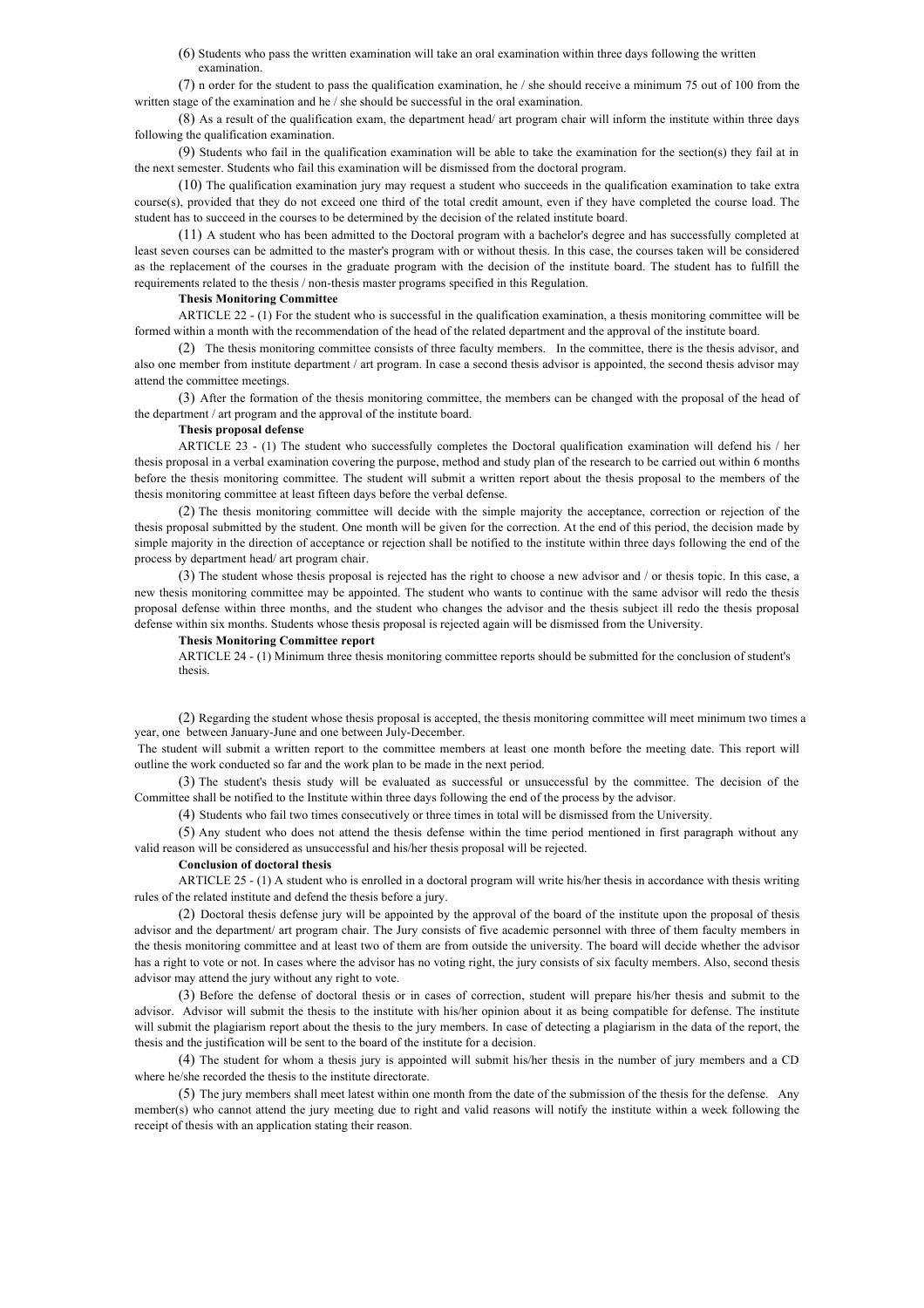(6) Thesis defense can be conducted minimum 10 days after the delivery date of thesis to jury members. The date and time of the thesis defense will be determined by the coordination of the thesis advisor and notified to the institute one week in advance. The institute will declare the information about the thesis defense.

(7) The jury members will convene at the date announced in the coordination of thesis advisor and student will defend his/her thesis. Thesis defense is carried out in an open environment for the participation of the lecturers, graduate students and experts of the field. The examination consists of the defense of the thesis study and the following questions and answers. The duration of thesis defense is at least 60 minutes.

(8) After the completion of the thesis defense, the jury makes a decision by a simple majority about the acceptance, rejection or correction of the thesis. This decision will be notified to the related institute in three days following the thesis defense by the head of the department/ art program.

(9) The student for whose thesis a decision of correction will defend the corrected thesis within six months and before the same jury. Students who do not attend the defense of the thesis without a valid excuse or those students who fail in their thesis as a result of defense will be dismissed from the University.

(10) Students who have applied to the doctoral program with a bachelor's degree and who do not complete their thesis and / or their credit courses within the maximum period and who have not succeeded in the thesis but have fulfilled the requirements such as credit load, project and similar conditions, then they will obtain a non-thesis master's diploma upon request.

# **Publication condition for graduation**

ARTICLE 26 - (1) In order for the students in the doctoral programs to graduate, at least one of the following conditions until the thesis defense application date may be required from the student upon the decision of the institute board:

a) To have at least one published or edited article with the affiliation of Istanbul Gelisim University in national / international refereed journals either by his/her name alone or with the advisor.

b) To have at least one paper with full text or abstract, which has been presented in refereed national / international scientific meetings,

c) Participation in Istanbul Gelisim University at national / international projects (project / product / works etc.).

# **Diploma**

ARTICLE 27 - (1) Following the success in thesis defense, the student will submit at least three copies of the master's thesis as bind book, three copies of the thesis dissemination authorization form and one electronic copy in CD (in Word and PDF formats, recorded with the thesis reference number and title as stated in authorization form) within a month following the date of entry to thesis defense to the institute. Board of the Institute may extend the submission deadline for a maximum of one month upon request.

(2) A doctoral diploma will be submitted to the student who fulfills the other required conditions and formal requirements specified in this Regulation. The student who does not fulfill these conditions cannot get his / her diploma until he / she meets the conditions and cannot benefit from the student rights and will be dismissed if the maximum period expires.

(3) Diploma contains the name of the program in the department of the institute / master in which the student is registered as approved by YOK. The date of graduation is the date on which the thesis is signed by the jury commission is delivered.

(4) Within three months of the submission of the thesis, a copy of the doctoral thesis will be sent to the Council of Higher Education by the institute in order to be submitted to the service of scientific research and activities in electronic environment.

# **CHAPTER FOUR**

# **Proficiency in Art Program**

### **General Principles**

ARTICLE 28 - (1) Proficiency in art programs are opened by the proposal of the head of the department, the proposal of the institute board, the decision of the Senate and the permission of YÖK. These programs can also be organized in the form of national and international combined and joint graduate programs.

(2) Proficiency in art is equivalent with doctoral study, and it aims a unique work of art and a superior practice and creativity in music and performing arts.

(3) In institutes, education is provided in the languages permitted by YÖK.

(4) Proficiency in art program consists of a total of twenty-one credits for students who are accepted with a master's degree with a thesis and a minimum of 240 ECTS including a minimum of seven courses, practices, exhibition, project, recital, concert and representation with a term minimum of 60 ECTS. The program consists of 300 ECTS credits with a minimum of forty-two credits, 14 courses, thesis, recital, concert and representations.

(5) With the recommendation of the head of department/ art program and the approval of the institute board, a maximum of two courses can be chosen from the courses given in other higher education institutions for the students who are accepted with the master's degree and up to four courses for the students admitted with a bachelor's degree.

(6) Proficiency in art students may take undergraduate and / or graduate courses upon the recommendation of the advisor. These courses are not considered as the proficiency in art course load and credit.

(7) The courses, seminars, qualification examinations and thesis defense examinations are carried out through using same foreign language in the programs where the graduate education is done in a foreign language.

(8) Proficiency in art thesis will be written in the language of instruction and in accordance with the thesis

### writing rules. **Application and admission**

ARTICLE 29- (1) In order to apply for a proficiency in art program;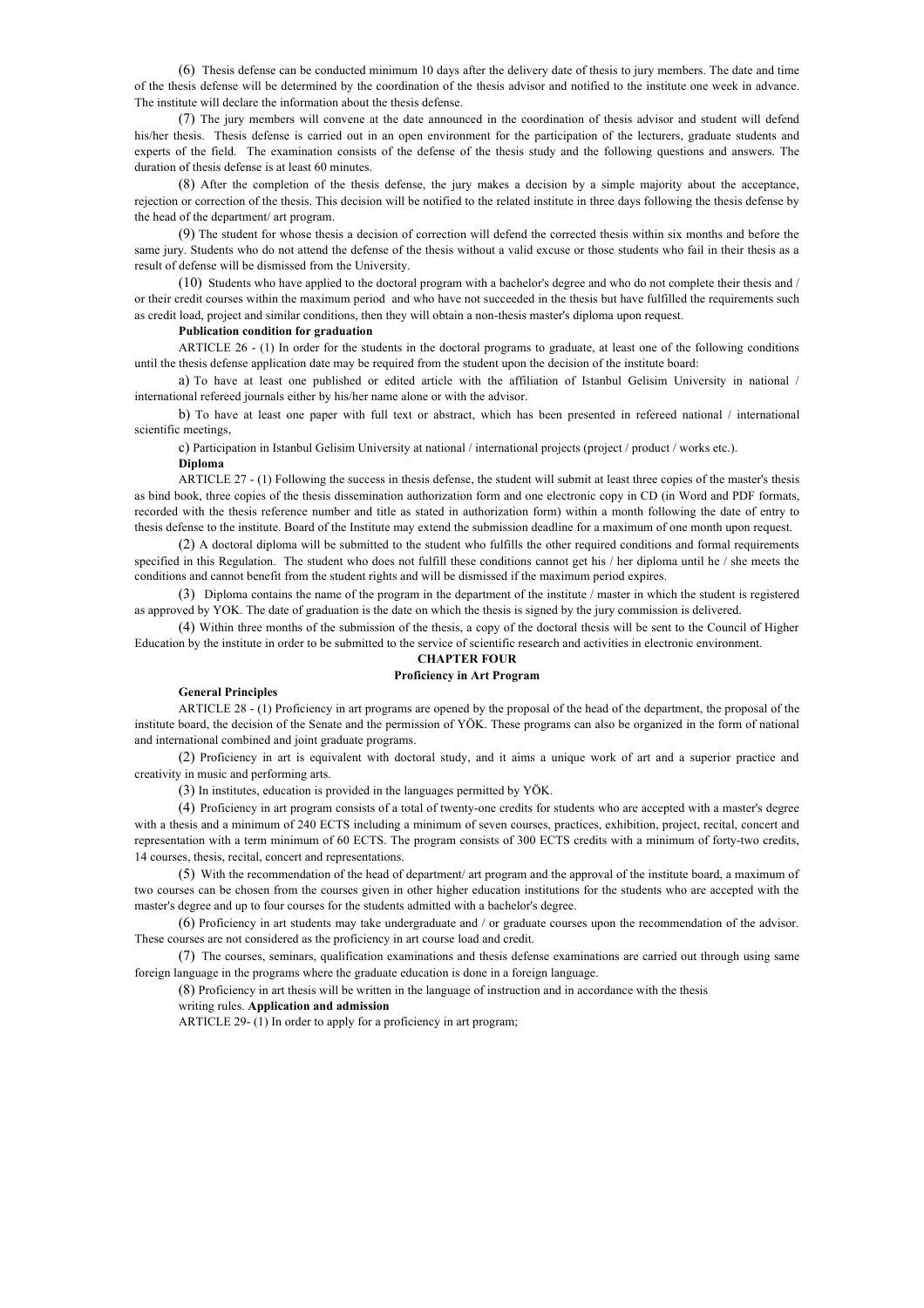a) Candidates must have a bachelor's degree, a non-thesis or thesis master's degree diploma registered or graduated before 62/2013, an undergraduate diploma with minimum ten semesters except for dentistry, veterinary, pharmacy faculties and preparatory classes, an authorization of expertise obtained in a laboratory branch according to the fundamentals arranged by the Ministry of Health and the ALES score to be determined by Senate upon the condition of a minimum of 55 points in the score type of program applied in ALES or any other equivalent scores accepted and announced by YÖK.

b) Those who apply to the proficiency in art program with a bachelor's degree must have a minimum of 3 over 4 regarding their undergraduate graduation averages, and they must have at least 80 points in the score type of the program applied to ALES or equivalent scores from one of the equivalent examinations announced by YÖK.

c) In the admissions to the proficiency in art program, it is compulsory to score at least 55 points from any language except for their native ones in international foreign language examinations which are accepted as equivalent by the OSYM and by the central foreign language examinations accepted by the YÖK, or an equivalent score from the international foreign language examinations which are accepted as equivalent by the ÖSYM. These scores can be increased by the institute board proposal and decision of Senate.

ç) In Turkish proficiency in art programs, students with their native language as English, German, French, Italian, Spanish, Russian, Arabic, Chinese, Japanese or Persian may not be required to submit a foreign language score.

d) Regarding the admission of students into proficiency in art programs; the ranking will be made in accordance with the criteria set by Institute Board upon the condition that at least 50 % of ALES score or the talent examination in cases of art programs is calculated.

(2) Graduates with ten semesters of undergraduate education, except for preparatory classes, are considered to have a master's degree.

(3) In proficiency in art programs carried out through a foreign language, a foreign language qualification requirement of not less than 75 points is required.

#### **Term**

ARTICLE 30 - (1) The Proficiency in art program is eight semesters for those who are admitted with a master's degree and the maximum completion period is twelve semesters; and ten semesters for those who are admitted with an undergraduate degree and he maximum completion period is fourteen semesters, except for the scientific preparation term and by starting in the academic term when the courses for registered program begin and without considering the fact whether the student had registered or not for each academic term.

(2) The maximum period for successfully completing the required credit courses for the proficiency in art program is four semesters for those who are accepted with a master's degree with thesis and six semesters for those who are accepted with a bachelor's degree. During this period, students who fail to successfully complete their credit courses and fail to achieve a general grade point average as set by the University will be dismissed from the institute.

(3) Those students who complete the credit courses and applications but cannot complete their studies such as thesis, exhibition, project, recital, concert and representations until the end of twelve or fourteen semesters will be dismissed.

(4) Regarding the students who have applied to proficiency in art program with a bachelor's degree and who could not achieve the proficiency in art program will receive a non-thesis master's diploma upon the condition of fulfilling the requirements such as credit load, project and similar conditions.

# **Appointment of advisor**

ARTICLE 31 - (1) The department head/ art program chair at the Institute will propose a thesis advisor among the academic staff within the university for each student along with the title and subject of thesis, exhibition, project, recital, concert or representation to be determined by student and advisor to the Institute. Thesis advisor and thesis proposal will be finalized with the decision of the institute board.

(2) Advisor will be selected among the academic staff who had successfully advised minimum a master's thesis before. The faculty member from another higher education institution who has the same qualifications can be selected as a advisor in the absence of a faculty member having such qualifications. The thesis advisor must be appointed latest by the end of the second semester.

(3) In cases where the quality of proficiency in art work requires more than one advisor, a second thesis advisor may be appointed. In order to administer works such as thesis, exhibition, project, recital, concert and representations in proficiency in art programs, at least one successful master's thesis must have been advised before. The second thesis advisor may also be a person who has a doctorate / proficiency in art degree and who is not employed at any University.

(4) Advisors may be changed upon the request of advisor for any reason, approval of department/ art program and the decision of institute executive board. Any advisor change does not change the student's maximum study period.

(5) If the advisor is appointed to another higher education institution, or in cases where the advisor is replaced or retired, that person can continue to be the advisor of the student until the completion of the process with the decision of the institute board. Any advisor change does not change the student's maximum study period.

#### **Proficiency in art committee and jury**

ARTICLE 32 - (1) Qualification examinations are arranged and conducted by a proficiency in art committee consisting of five individuals, recommended by the department head/ art program chair in the institute and approved by the board of directors of the institute.

(2) The Committee will form examination juries in order to prepare, implement and evaluate examinations in different fields. The examination jury consists of five faculty members, at least two of whom are from outside the university. Institute board will decide whether the advisor has a right to vote or not. In cases where the advisor has no voting right, the jury consists of six faculty members.

### **Qualification Examination**

ARTICLE 33 - (1) The qualification exam is to measure whether the student who has completed his / her courses and seminar has a depth of scientific research related to the basic subjects and concepts in the field and proficiency in art study.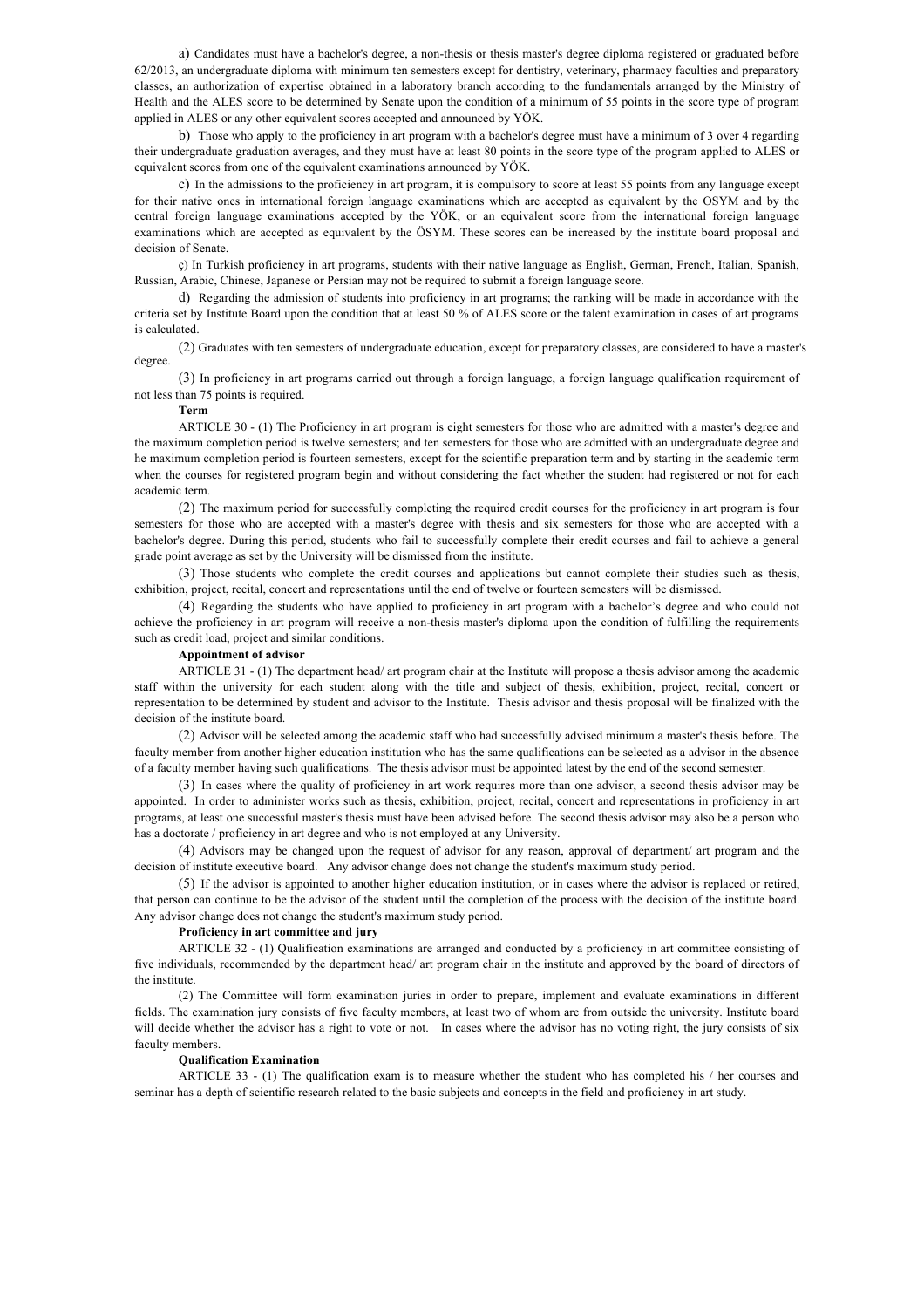(2) Students who successfully complete their courses and seminar courses are eligible to take the qualifying examination at the end of the next semester. The student who is accepted with a master's degree must take the qualification examination latest until the end of the seventh semester, whereas a student accepted with a bachelor's degree should to the same latest until the end of fifth semester.

(3) Qualification examinations are carried out in an open environment for the participation of the lecturers, graduate students and experts of the field.

(4) Qualification examinations are held twice a year in December-June for each department / art program. A student will be able to take the qualification examination at most twice a year.

(5) The qualification exam is carried out in two parts, written and verbal. Verbal and written examinations cannot be less than 60 minutes.

(6) Students who pass the written examination will take an oral examination within three days following the written examination.

(7)

In order to be considered as successful in a qualification examination, student must receive 75 out of 100 in the written stage and majority of jury members should consider the student successful in verbal stage.

(8) As a result of the qualification exam, the department head/ art program chair will inform the institute within three days following the qualification examination.

(9) Students who fail in the qualification examination will be able to take the examination for the section(s) they fail at in the next semester. Students who fail this examination will be dismissed from the proficiency in art program.

(10) The qualification examination jury may request a student who succeeds in the qualification examination to take extra course(s), provided that they do not exceed one third of the total credit amount, even if they have completed the course load. The student has to succeed in the courses to be determined by the decision of the related institute board.

(11) A student who has been admitted to the proficiency in art program with a bachelor's degree and has successfully completed at least seven courses can be admitted to the master's program with or without thesis. In this case, the courses taken will be considered as the replacement of the courses in the graduate program with the decision of the institute board. The student has to fulfill the requirements related to the thesis / non-thesis master programs specified in this Regulation.

# **Proficiency in art study monitoring committee**

ARTICLE 34 - (1) For the student who is successful in the qualification examination, a thesis monitoring committee will be formed within a month with the recommendation of the head of the related department and the approval of the institute board.

(2) The thesis monitoring committee consists of three faculty members. In the committee, there is the thesis advisor, and also one member from institute department / art program. In case a second thesis advisor is appointed, the second thesis advisor may attend the committee meetings.

(3) After the formation of the thesis monitoring committee, the members can be changed with the proposal of the head of the department / art program and the approval of the institute board.

# **Conclusion of proficiency in art study**

ARTICLE 35- The student for whom the thesis monitoring committee has decided to defend the thesis will write the text which describes and documents the results he/she obtained with the exhibition, project, recital, concert or representation in accordance with the writing rules accepted by the relevant Institute and defend his/her work such as exhibition, project, recital, concert or representation before the jury.

(2) Before the defense of proficiency in art work or in cases of correction, student will prepare his/her work and submit to the advisor.

(3) The institute will submit the plagiarism report about the thesis to the advisor and to jury members. In case of detecting a plagiarism in the data of the report, the thesis and the justification will be sent to the board of the institute for a decision.

(4) The student who completes his/her proficiency in art study will deliver the requested number of copies of the work to the advisor. Advisor will send his/her written opinion stating the compatibility of thesis with the writing rules to the related institute via the department head/ art program chair.

(5) Proficiency in art jury will be appointed by the approval of the board of the institute upon the proposal of thesis advisor and the department/ art program chair. Jury consists of five faculty members, at least two of whom are from outside the university. The board will decide whether the advisor has a right to vote or not. In cases where the advisor has no voting right, the jury consists of six faculty members. Also, second thesis advisor may attend the jury without any right to vote.

(6) The jury members shall meet earliest within 15 days and latest within one month from the date of the submission of the thesis for the defense. Thesis defense consists of the presentation of the thesis study and the following questions and answers. Examination period is between 60 and 120 minutes. Thesis defense meetings are carried out in an open environment for the participation of the lecturers, graduate students and experts of the field.

(7) Following the completion of examination, jury will make a closed meeting about the proficiency in art study such as exhibition, project, recital, concert or representation and will decide for acceptance, rejection or correction. Those students whose thesis and proficiency in art study are accepted will be considered as successful. This decision will be notified to the related institute in three days following the thesis defense by the head of the department/ art program.

(8) The student whose thesis and proficiency in art study are rejected and failed will be dismissed from the University.

(9) Those students for whose proficiency in art study a correction decision is given will make the necessary corrections and defend their proficiency in art work such as exhibition, project, recital, concert or representation before the same jury latest within six months. Students who do not attend the defense of the thesis without a valid excuse or those students who fail in their proficiency in art as a result of defense will be dismissed from the University.

(10) Regarding those students with a bachelors degree who were admitted in a proficiency in art program and who failed in their proficiency in art work such as exhibition, project, recital, concert or representation will receive a non-thesis master's diploma if they request and upon the completion of requirements for a non-thesis master's in Regulation.

**Publication condition for graduation**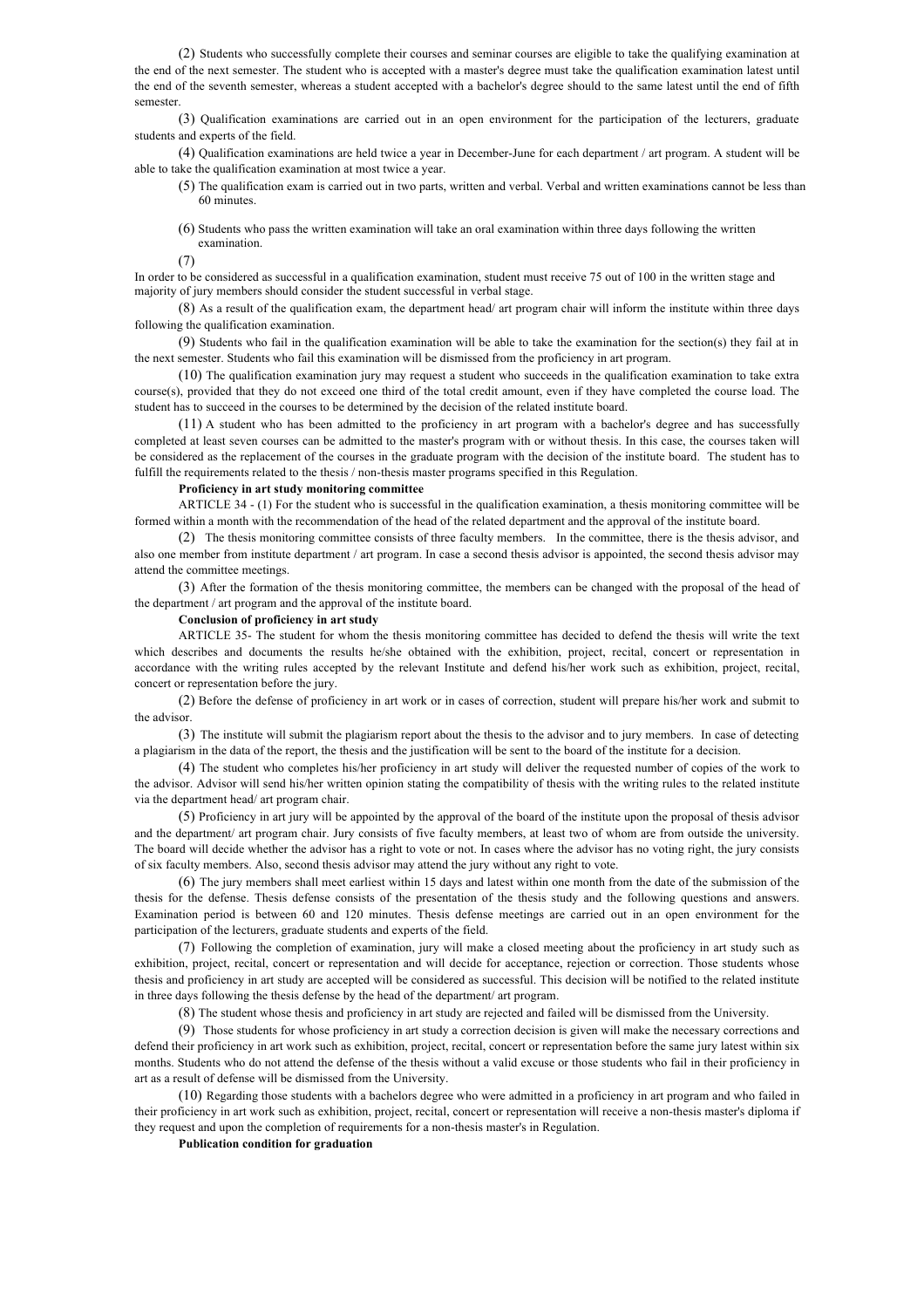ARTICLE 36 - (1) In order for the students in the proficiency in art programs to graduate, at least one of the following conditions until the thesis defense application date may be required from the student upon the decision of the institute board:

a) To have at least one published or edited article with the affiliation of Istanbul Gelisim University in national / international refereed journals either by his/her name alone or with the advisor.

b) To have at least one paper with full text or abstract, which has been presented in refereed national / international scientific meetings,

c) Participation in Istanbul Gelisim University at national / international projects (project / product / works

### etc.). **Proficiency in Art Diploma**

ARTICLE 37 - (1) Upon the condition of being successful in thesis defense and meeting the requirements for graduation as determined by the Senate; the student who has submitted at least three copies of the master's thesis as bind book, three copies of the thesis dissemination authorization form and one electronic copy in CD (in Word and PDF formats, recorded with the thesis reference number and title as stated in authorization form) within a month following the date of entry to thesis defense will receive a proficiency in art diploma.

(2) Board of the Institute may extend the submission deadline for a maximum of one month upon request. The student who does not fulfill these conditions cannot get his / her diploma until he / she meets the conditions and cannot benefit from the student rights and will be dismissed if the maximum period expires.

(3) Diploma contains the name of the program in the department of the institute / master in which the student is registered as approved by YOK. The date of graduation is the date on which the thesis is signed by the jury commission is delivered.

(4) Within three months of the submission of the thesis, a copy of the proficiency in art thesis will be sent to the Council of Higher Education by the institute in order to be submitted to the service of scientific research and activities in electronic environment.

# **CHAPTER FIVE**

### **General Principles for Graduate Education**

# **Opening the Programs**

ARTICLE 38 - (1) The Institute carries out graduate programs at the branches and levels determined by YÖK Combined with national and international higher education institutions, joint graduate programs can also be organized.

ARTICLE 28 - (1) Formal or distance learning programs are opened by the proposal of the head of the department, the proposal of the institute board, the decision of the Senate and the permission of YÖK.

### **Education and Training plans**

ARTICLE 39 - (1) Education and training plans are accepted with the proposal of the related institute board and with the approval of the Senate.

(2) Courses with at least 30 ECTS credits will be opened in each semester. Students can receive a maximum of 45 ECTS credits in a semester.

(3) The total of the credits of the elective courses in the daytime education programs cannot be less than 25% of the minimum required credit according to the program levels.

(4) Common compulsory courses can be assigned between institutes or within the institute. Common compulsory courses between institutions are accepted through the boards of relevant institutes.

(5) A course on scientific research techniques and publication ethics is required in the graduate program. A student who is enrolled in the Doctoral / Proficiency in Art program is obliged to take this course if he / she has not taken this course before.

# **Language of Instruction**

ARTICLE 40 - (1) The language of instruction in the Institutes is Turkish.

(2) Programs in foreign language can be opened with the proposal of the institute board, the decision of the Senate and the permission of YÖK. The courses, seminars, qualification examinations and thesis defense examinations are carried out through using same foreign language in the programs where the graduate education is done in a foreign language.

### **Determination and announcement of student quotas**

ARTICLE 41 - (1) The decision about whether any students will be admitted to the master's, doctorate and proficiency in art programs at the institutes and the number of students to be admitted shall be determined by the institute board taking into consideration the suggestions of the relevant department head / art program chair.

(2) The names, quotas, and other required information of the programs of the graduate, doctorate and proficiency in art programs which are accepted by the institutes shall be notified to the Rectorate. They will be announced collectively with the application deadline and examination dates included in the academic calendar determined by the Senate.

# **Admission of students to scientific preparation program**

ARTICLE 42 - (1) For the students admitted to the masters and doctoral / proficiency in art programs in the different fields who have received their bachelor's or master's degree from other masters degrees than they are admitted in and those who have received their master's degree from another higher education institution than the one they are accepted, a scientific preparation program might be applied in order to overcome their incompetencies.

(2) The students to be enrolled in this program are determined by evaluating the structure of the undergraduate and / or graduate programs that the candidates have graduated by the department.

(3) For the continuation of the courses related to the scientific preparation program, examinations, course success grades (CC for undergraduate, CB for master's degree), repetition of course, registration deletion and other aspects are regulated by the provisions of related program. Scientific preparation programs can be conducted independently of the undergraduate / graduate programs.

(4) The courses that must be taken in the scientific preparation program cannot replace the courses required to complete the relevant graduate program. A student in a scientific preparation program can also take graduate courses.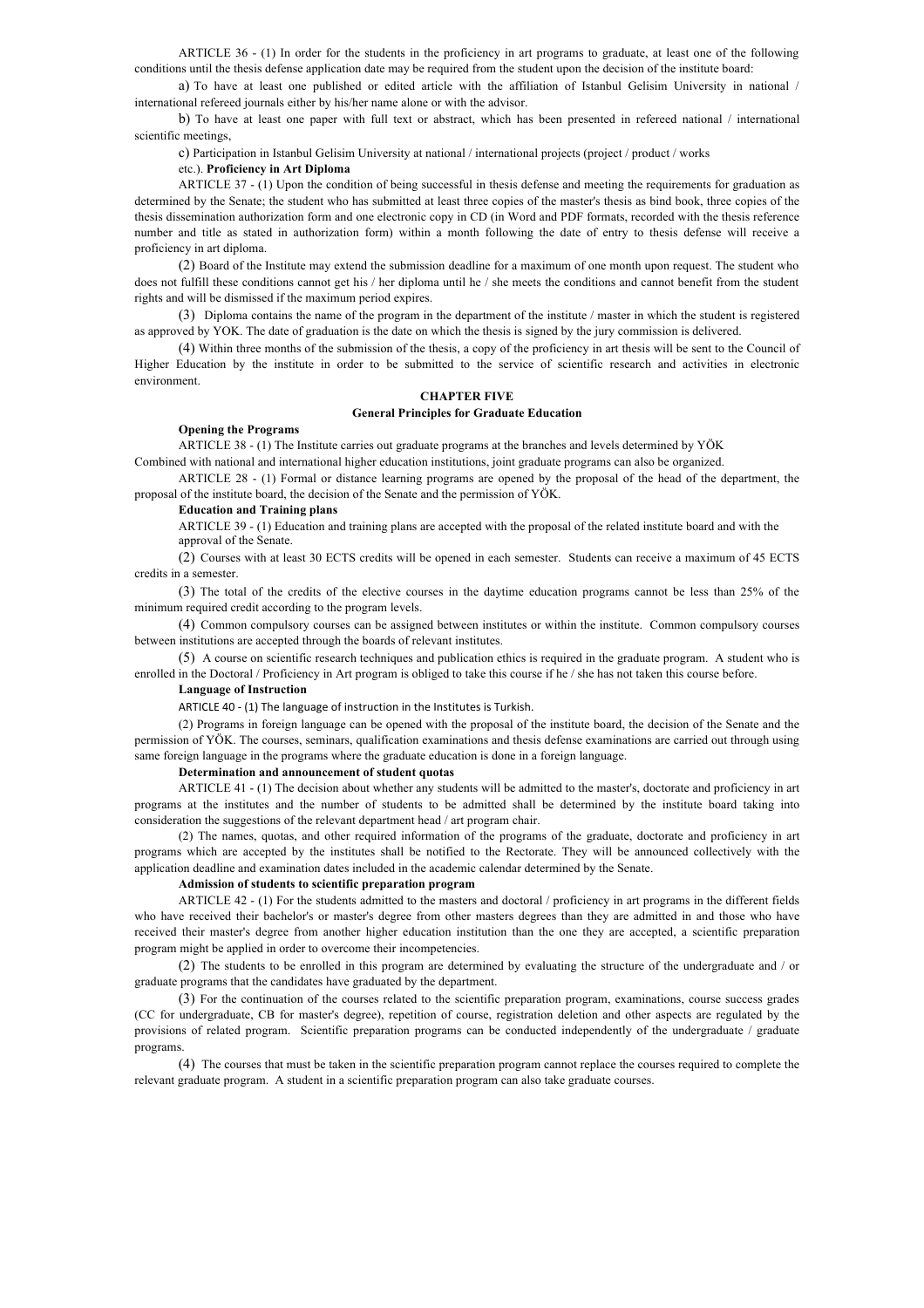(5) The period to be spent in the scientific preparation program is maximum two semesters. Summer school is not included in this period. This period cannot be extended except for the permitted terms and the student who is not successful at the end of the term will be dismissed. The time spent in this program is not included in the master's or doctoral program periods.

(6) The courses taken in the scientific preparation program are not included in the CGPA but are included in the transcript.

# **Acceptance of special students**

ARTICLE 43 - (1) Those who are graduates or students of a higher education institution and who want to extend their knowledge on a certain subject can be accepted as special students. Special students may be admitted to graduate courses with the approval of the head of the related department. Special student status is not a training type aimed directly at obtaining a degree in the relevant program but the duration cannot exceed two semesters.

(2) The conditions to become a special student for a higher education student are;

a) To have completed master's degree or to be in master's thesis stage for applications to PhD / art proficiency programs,

b) In order for the candidates who continue their undergraduate education to become special students, they should be in the final semester of the education period and they should not have any courses failed from the previous years.

(3) The subjects related to education, examination and discipline are accepted according to the provisions of the relevant legislation.

(4) Those who take courses under private student status cannot benefit from student rights. However, they will receive a document indicating the courses they are enrolled at and the grades they receive from these courses.

(5) A maximum of 50% of the courses taught in the relevant program may be exempted for those who have received courses under special student status and then registered in graduate programs with the proposal of the head of the related department and with the approval of the board of directors of the institute.

# **Admission of students via lateral transfer**

ARTICLE 44 - (1) Students who have completed at least one semester in the graduate program in the university or in other higher education institutions, except for scientific preparation, may be admitted to the graduate programs of the University through a lateral transfer.

(2) Students who are not enrolled in the graduate programs at the stage of the course or the thesis defense will be asked for the transcript and the approved course content. The courses from which these students will be considered as exempt and the courses they will be enrolled at will be finalized with the proposal of department head/ art program chair and decision of institute board.

(3) The student who has completed at least one semester in his / her doctoral / proficiency in art program and who has not passed the proficiency exam can transfer to the University programs via lateral transfer.

(4) Students who apply for lateral transfer to doctorate / proficiency in art programs during the course stage are asked for the transcript and approved course content. The courses from which these students will be considered as exempt and the courses they will be enrolled at will be finalized with the proposal of department head/ art program chair and decision of institute board.

(5) The duration of the education of the student in the other graduate program is included in the permitted period for the education in the graduate programs in the University.

# **Students participating in exchange programs**

ARTICLE 45 - (1) In accordance with the agreement between the University and another university within our outside the country, students may be sent to another university within our outside the country for one or two semesters within the framework of the student exchange program.

(2) Students who wish to benefit from the exchange program must complete one semester in the relevant graduate program. The period spent in the exchange program is counted for the duration of the program of the graduate program in which the student is registered.

(3) Students who are accepted within the scope of exchange programs are subject to the provisions of this Regulation within the period they study at the University and they will receive a transcript for the courses they are enrolled at.

# **Disabled students**

ARTICLE 46 - (1) The necessary arrangements for the disabled students to continue their education and training are determined by the decision of board of related institute.

# **Registration to graduate programs**

ARTICLE 47 - (1) The admission procedures of the students to be accepted to the graduate education shall be carried out by the Institute within the time period specified in the academic calendar.

(2) The student who has the right to enroll in the institute may make the final registration by himself or by power of attorney approved by notary public.

(3) The documents required for registration should be original or an approved copy by the University. The registration of those who have been subject to disciplinary action from any higher education institution and those who have registered with a false declaration and / or a fake or falsified document shall be canceled as of the date of registration. All certificates of graduates, including their diploma, will be canceled. Their tuition fees will not be refunded.

(4) Students who do not pay the tuition fee within the time period cannot register for the specific period. The period in between will be counted as education period.

(5) With the exception of non-thesis master's programs, no one can enroll in more than one graduate program at the same time.

### **Admissions of foreign students**

ARTICLE 48- (a) Foreign nationals and nationals residing abroad the Republic of Turkey will be admitted in accordance with the conditions established for the general quota.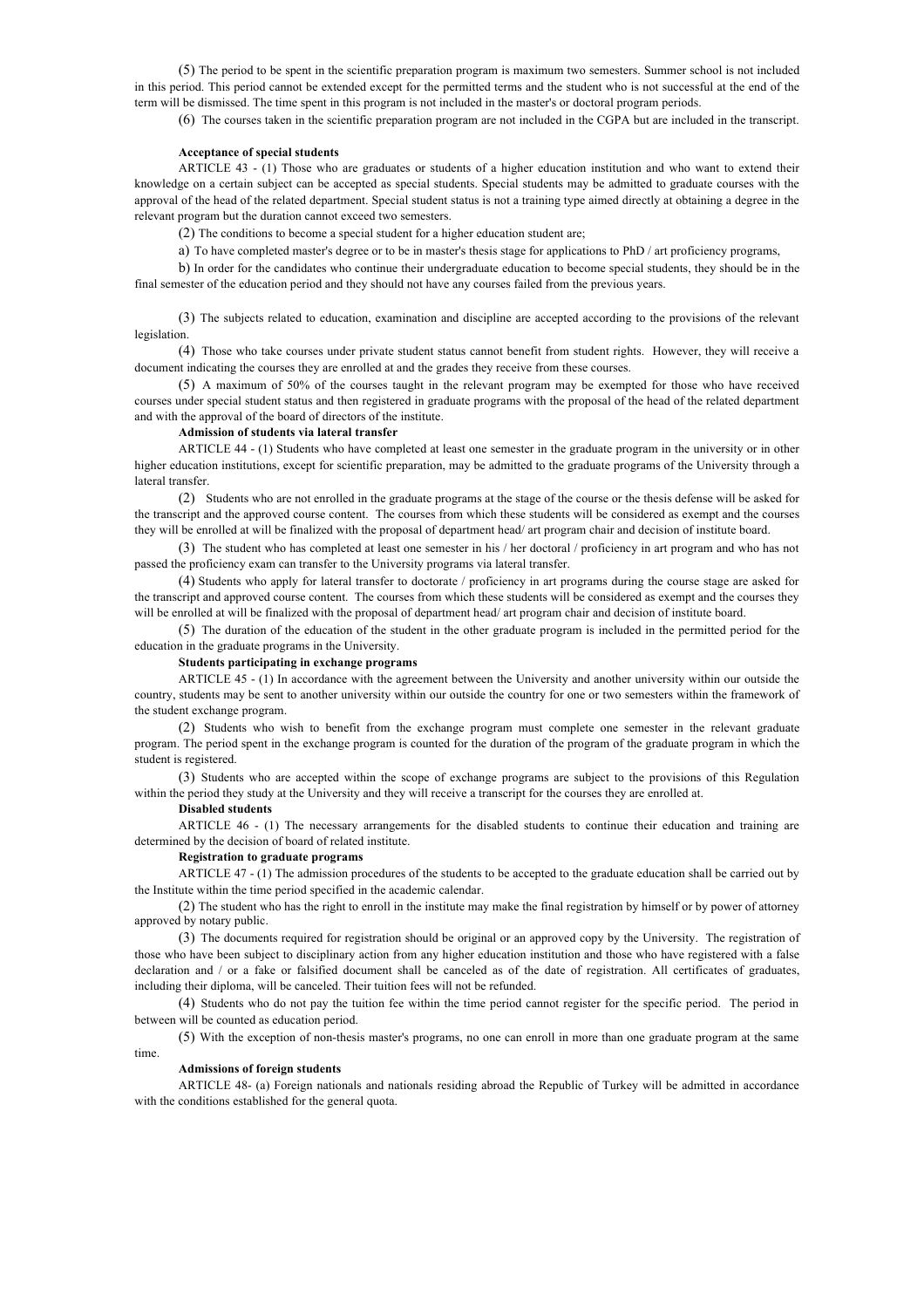(2) Foreign students are not required to submit a certificate of equivalence for their admission to the graduate program they are applying to; however, written approval will be obtained from the related unit of the Council of Higher Education (YÖK) for the recognition and qualification of the institutions graduated with bachelors or master's degree.

(3) Regarding the Doctoral / Proficiency in Arts programs and in master's programs with thesis, candidates must have ALES standard score to be determined by the Senate but not less than 55 standard points. The scores of examinations accepted as equivalent and declared by YÖK are accepted. However, ALES score is not required for admission to fine arts faculties and conservatories.

(4) In order to be able to start the graduate programs in Turkish, foreign students must be successful at the language centers of the universities or Turkish examinations conducted by TÖMER at C1 level.

(5) If foreign students who apply to graduate programs in Turkish have completed any kind of secondary education, bachelor's degree or graduate degree in Turkish, Turkish language certificate requirement is not required.

(6) In applications for a graduate program in a foreign language, a foreign language proficiency certificate is not required for candidates who have completed undergraduate and / or postgraduate studies in a country where the native language is the language of instruction in the program.

# **Course registrations, course add-drop and appointment of advisors**

ARTICLE 49- (1) At the beginning of each semester and within the period announced in the academic calendar, students must choose the courses and renew their semester registrations.

(2) Students may make changes to elective courses that they register during the course add-drop period specified in the academic calendar.

(3) Course registration cannot be made after the add-drop period has expired. Students who do not exceed the permitted duration of absenteeism and who are not able to register in these dates due to their excuses shall be given the right to register in case of acceptance of excuses by the related board of directors.

(4) Students in the thesis or semester project are required to register for thesis or term project courses every semester. Regardless of whether the student is enrolled or not, each semester that he / she is not enrolled is considered as part of the maximum period of study allowed.

(5) The highest number of thesis advisory for faculty members is 12 in master and doctoral programs. However, institute board will decide about decreasing this limit or increasing by 50 % due to those who were assigned in accordance with article 35 of Law No. 2547, due to foreign national students, and those students who are still registered in the program but who did not renew their registrations and those who returned to programs upon exemption. If more than one advisors are appointed for a student / thesis, the instructor with two co-advisors is considered to have one consultancy.

### **Internship**

ARTICLE 50 - (1) Institute board will decide for any internships in graduate programs.

(2) The internship must be completed within the maximum period of education specified by law. Students who have not completed their internship cannot graduate until they complete their internship even if they fulfill their course and application obligations.

### **Tuition Fees**

ARTICLE 51- (1) Graduate training is subject to fees. Tuition fees are set by the Board of Trustees at the beginning of each academic year. Fees set by the Board of Trustees cover three semesters for non-thesis master's programs, four semesters for master's programs with thesis, eight semesters for doctorate / proficiency in art programs, and ten semesters for integrated doctoral programs excluding thje scientific preparation programs.

(2) Tuition fees are paid within the period specified in the academic calendar. Except for those accepted by the board of relevant institute, students who do not pay the tuition fee on the announced dates cannot register for the semester and cannot benefit from the student rights.

(3) Students who are admitted as special students and who take scientific preparation pay the tuition fee determined by the Board of Trustees each year.

(4) Students who are not able to complete their graduate education within the allowed education period are charged an additional fee determined by the Board of Trustees.

(5) If the student repeats the course in order to increase the grade, an additional fee determined by the Board of Trustees will be taken.

(6) Within the framework of student exchange programs, fees for students who visit any other universities within our outside the country or accepted to the University within the same exchange program are determined in accordance with bilateral agreements.

(7) Students who leave the University, who have been removed, whose records are deleted or graduate after the semester begins will not be refunded.

### **CHAPTER SIX**

# **Courses and Assessment of Success**

### **Opening the courses**

ARTICLE 52 - (1) The courses to be opened in every semester and the lecturers to teach them will be decided by the board of the institute and announced by the institute.

(2) With the justified proposal of the head of the department/ art program chair and the approval of the board of the institute, lecturers who are not academic staff at the University with a doctoral/ proficiency in art degree, who have a minimum of five years experience in their field, and those artists who are either State Artists or who have proven themselves may also teach master's courses.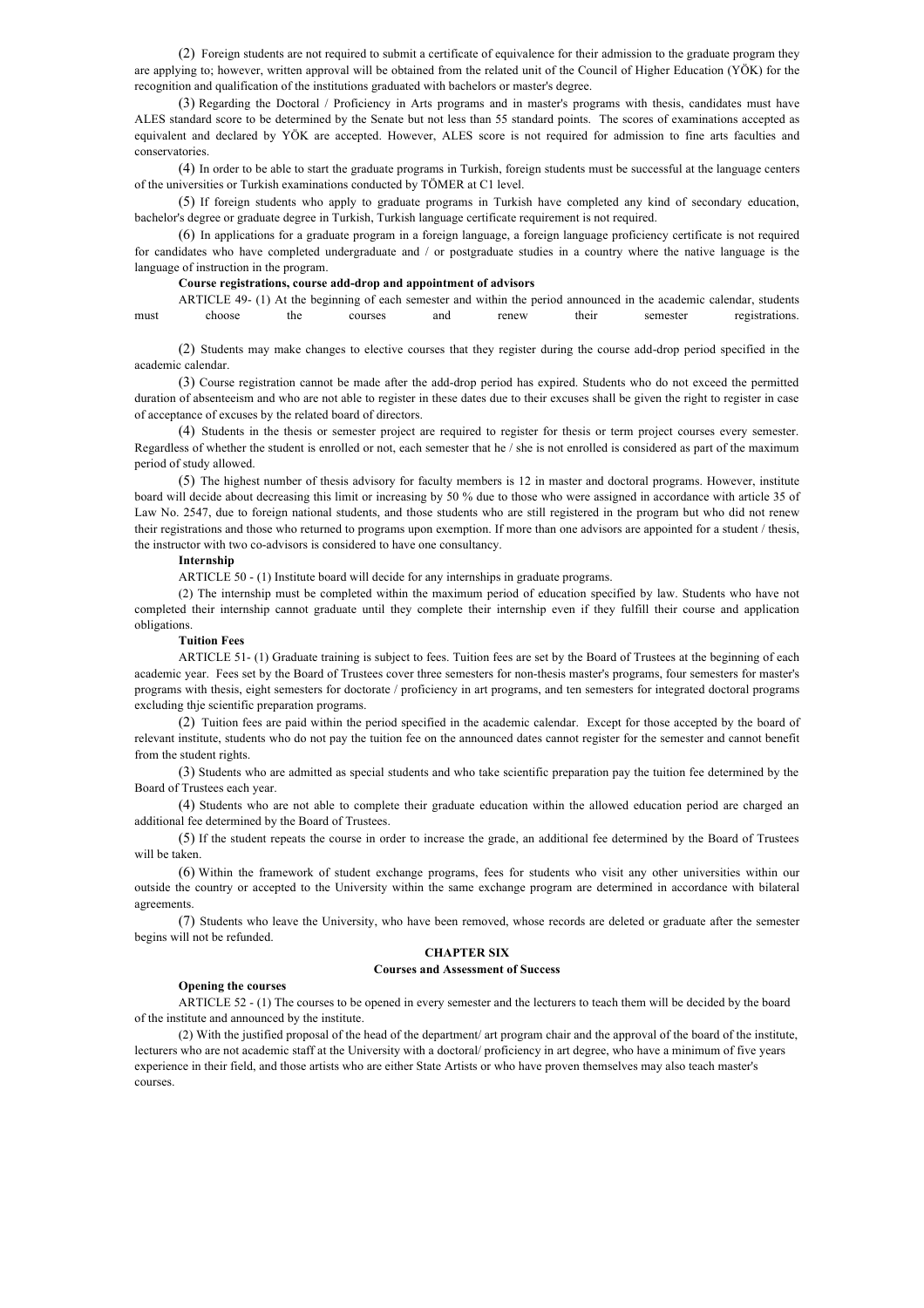#### **Attendance to courses and practices**

ARTICLE 53 - (1) Students must attend the courses, examinations, practices, laboratory and other academic activities required.

(2) The rate of attendance of students in postgraduate programs is 70 % in theoretical hours and 80 % in practical hours. Students who fail to reach any of these rates in a course will be considered unsuccessful due to absenteeism.

(3) Distance education courses and distance education courses offered in formal education are subject to relevant University regulations.

(4) Students who fail due to absenteeism will be announced in student information system. These students cannot take the examinations.

(5) A student who fails to fulfill the attendance obligation of a course for any reason, including a medical report or suspension from the University due to disciplinary penalty, shall be deemed unsuccessful.

(6) Students who have permission upon the approval of Rectorate to attend in activities such as meetings, sports, artistic and similar nature to represent University and/or Turkey will not be considered as absent throughout that period.

**Credit value of courses, ECTS credit, examinations and assessment**

ARTICLE 54 - (1) The credits / hours and the ECTS credits of the graduate courses are determined by the institute board upon the proposal of the related department head/ art program chair. For the credits of courses and other activities in ECTS, an ECTS credit is calculated as the equivalent of approximately 25.5 hours of student work.

(2) At least one midterm and one final exam are scheduled at the semester. One or two of these can be performed as an examination, homework, project, laboratory report or similar application upon the discretion of the lecturer.

(3) The grade of a course is determined with the average of mid-terms and final grade. The rate of final examinations is 60 % for the calculation of success grades.

(4) In postgraduate programs carried out as distance education, the success grade is calculated by taking 20 % of the midterm exam average and 80 % of the final exam or make-up exam.

(5) For each course they take, one of the letter grades shown in the table below is given as a final grade to the students.

| <b>Final Mark</b> | Factor | Pass Mark |
|-------------------|--------|-----------|
| AA                | 4.00   | 90-100    |
| BA                | 3.50   | 85-89     |
| <b>BB</b>         | 3.00   | 75-84     |
| CB                | 2.50   | 65-74     |
| CC                | 2.00   | 60-64     |
| DC                | 1.50   | 50-59     |
| DD.               | 1.00   | 45-49     |
| FD.               | 0.50   | 40-44     |
| FF                | 0.00   | $0 - 39$  |

(6) In order to be successful in a course, students are required to receive a minimum of 50/100 from the end of the semester (final and make-up) examinations in the master program, and at least 65/100 in the doctorate/ proficiency in art program. In case of selecting courses from undergraduate programs or taking courses from undergraduate programs as part of the scientific preparation program, they must take at least 40/100 points from the final examination (final and make-up).

(7) In order to be successful in a course in the master's program, the lowest success grade is CB, whereas it is BB for doctorate /proficiency in art programs.

(8) The letter grades not included in the averages are explained below;

a) B (Successful): This grade is given to students who are successful in non-credit courses in curriculum.

b) BZ (Not successful): This grade is given to students who are not successful in non-credit courses in curriculum.

c) B and BZ letter grades are also used for qualification, thesis monitoring committee report and internship.

ç) D (Not Attended): This grade is given to students who fail because they can not fulfill their obligations regarding

attendance or course practice. D grade is processed as FF grade in average calculation.

d) KL (Acceptance): It is used for students whose thesis proposal and thesis are accepted.

e) R (Rejection): It is used for students whose thesis proposal and thesis are rejected.

f) DZ (Correction): It is used for students whose thesis proposal and thesis needs to be corrected.

(9) Mid-term and final examinations are held at the place and time announced in the student information system.

(10) If the students who do not take the mid-term examinations due to their excuses apply within 7 (seven) days, may have the right for a make-up exam instead of the exams which they cannot enter with the decision of the institute board.

(11) No excuse examinations are accepted for final examination. Students who fail in their final exams and who do not take the final exam although they have the right to take the final exam will have the right to take the make-up exam.

(12) For the students who cannot take the examinations such as the proficiency examination and thesis defense before the jury, a new examination date is determined if the excuses are accepted by the related institute board within 7 (seven) days.

# **Course repetition**

ARTICLE 55- (1) Students will retake the compulsory courses in which they failed. However, if a compulsory course that student failed is not opened or removed from the curriculum the student may take another course which is considered equivalent to this course upon the approval of advisor.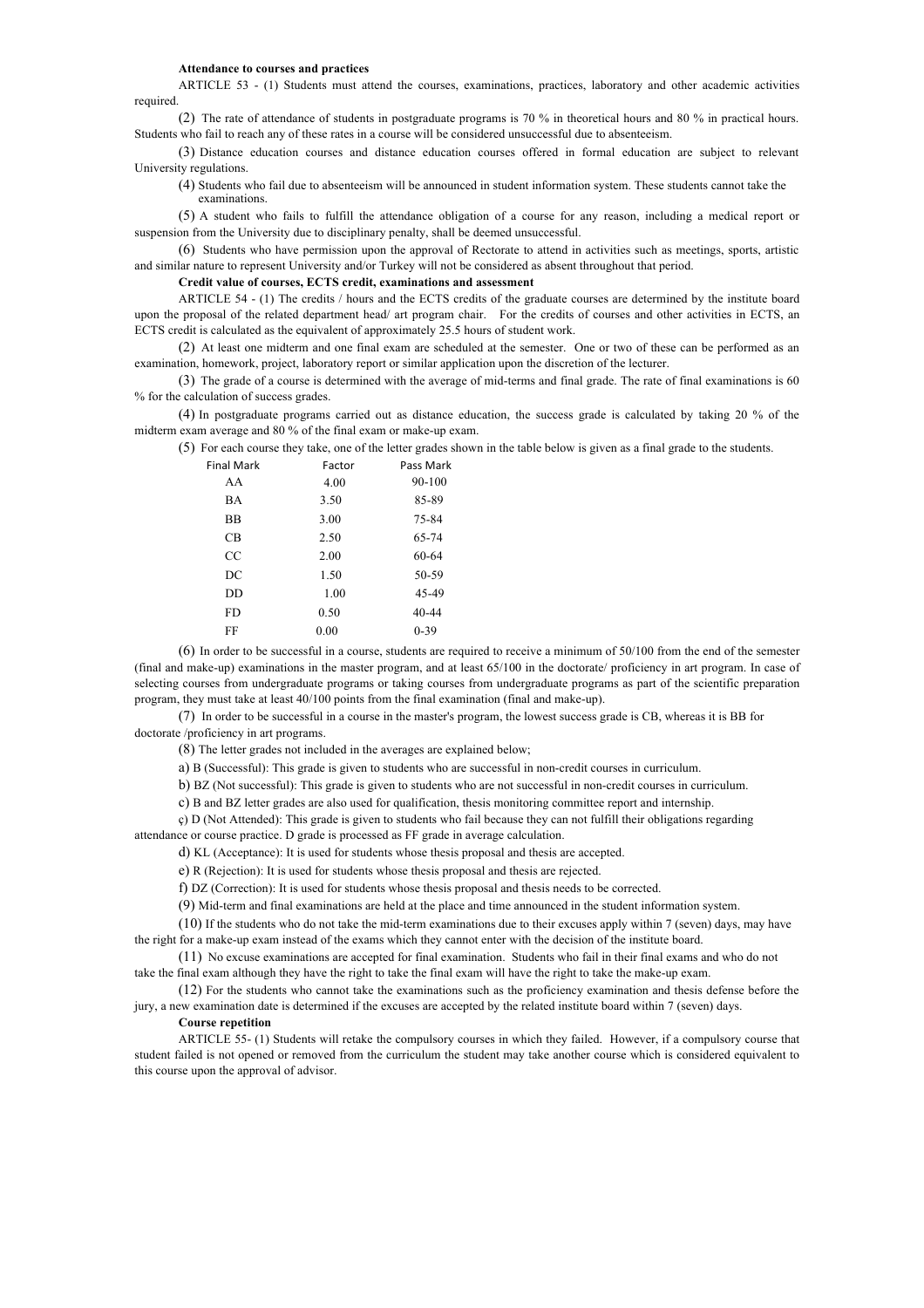(2) Students who are not successful in the elective courses may take the same courses again with the approval of the advisor or they may take other elective courses which are accepted as equivalent to these courses.

(3) Courses may be retaken upon the approval of advisor to have higher GPAs. In this case, the last grade of the student for the course will be valid.

(4) If a student repeats a course which he/she attended in full before, the attendance condition is not required. In this case, the last grade of the student for the course will be valid.

# **Objection to examination results**

ARTICLE 56 - (1) The student may object via an application letter within 7 (seven) days of the announcement of a mid-term or final grade of any course. Objections not made within the requested period shall not be taken into consideration. The objection is examined by the relevant instructor and finalized by the board of the institute.

# **Attending to courses in different fields and institutions**

ARTICLE 57- (1) Daytime education student should take courses from daytime programs; whereas evening education student should take courses from evening programs and distance learning program students should take courses from distance learning programs.

(2) Students may take one-third of the total minimum credit required by the curriculum from other graduate programs within and outside the University with the approval of the advisor and the decision of the related institute's board.

(3) In order for the student to take courses from other graduate programs of the University or other higher education institutions, the course should not be opened in the relevant semester or should not be in the related graduate course catalog.

(4) The adaptation form of the department is prepared according to the course equivalence and orientation principles of the university. Adaptation form will be submitted for the approval of institute board.

### **Suspending the study**

ARTICLE 58 - (1) Graduate students may be given a right to suspend their registration for a maximum of two semesters in master's degree programs and a maximum of four semesters in the doctoral programs with the approval of the institute board.

(2) Students' registrations can be frozen in the presence of at least one of the following reasons:

a) Student should have an excuse as documented with medical board reports,

b) The student was forced to suspend his / her education due to natural disasters, provided that this has been documented by the highest administrative authority in the district,

c) The student proving that he / she will go abroad in order to learn a foreign language by submitting the documents (country entrance and exit documents, passport etc.) indicating the education at the end of the period,

ç) If the student is under arrest or imprisoned,

d) Student's imprisonment which does not require expel from higher education institution according to the provisions of the relevant legislation,

e) Student serving military due to abolishment of deferment,

f) Student going abroad for the purpose of education or to be assigned to a domestic organization for the same purpose periodically,

g) Student documenting that he/she is the only one to take care of an immediate relative during his/her disease and treatment,

ğ) A student who successfully completes the course load should be disqualified for reasons other than his / her own will, such as the thesis work, the difficulties in obtaining equipment or materials.

(3) In the event that the registration is frozen for the reasons stated in the first paragraph, the student must apply to the relevant Institute Directorate within twenty days after the occurrence of the incident and prove the event with the necessary documents.

(4) Any student who suspends his/her registration cannot attend the courses or take the examinations. The period considered as permitted under registration freezing will not be counted for the duration of education.

(5) The tuition fee set by Board of Trustees for the relevant semester must be paid.

(6) The student whose registration freezing period is over may request the registration to be re-opened as long as he/she pays the tuition fees. This request of the student will be decided by the board of the institute.

### **Deleting the registration and discharge**

ARTICLE 59 - (1) In the following cases, the registration of the students registered to the graduate programs will be deleted upon the decision of relevant board:

a) Failure to fulfill the obligations specified in this Regulation,

b) Transferring to another higher education institution for any reason,

c) Determining that the final registration is not done properly, ç) Other cases

mentioned in the Law No. 2547.

(2) Upon the request of the students who are dismissed from the Institute, the originals of the documents given during the registration will be returned to them after copying.

(3) A discharge certificate is issued showing the summary of all training activities and disciplinary penalties, if any, of the student who has been dismissed from the Institute. On request, a copy of the discharge document and a document showing the courses and grades taken by the institution will be provided to the student.

(4) Registration fee is refunded to the students who have registered for the postgraduate program until the end of the course selection period. Any student who deletes his/her registration at any other time will not be refunded for any tuition fees.